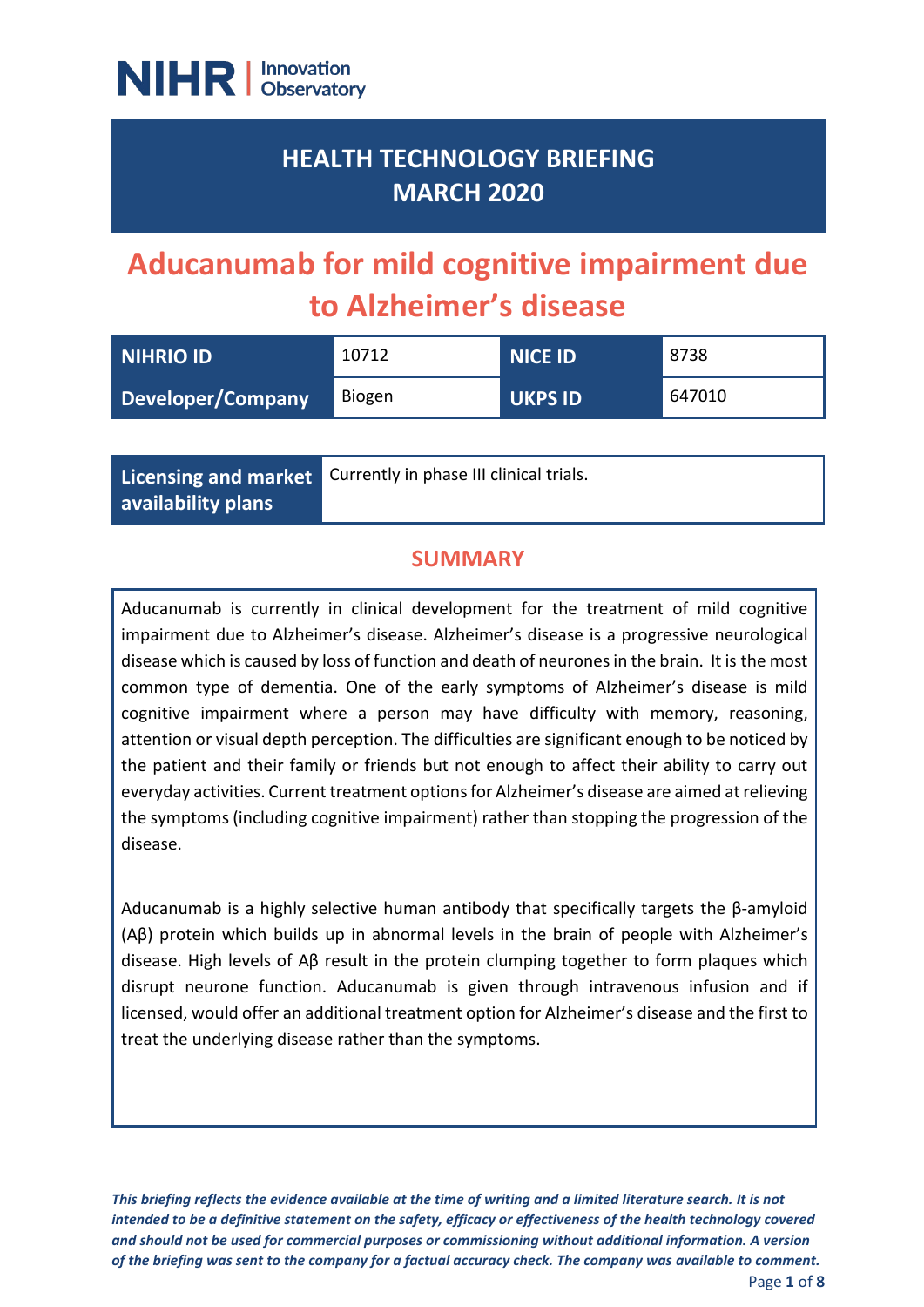## **PROPOSED INDICATION**

Tre[a](#page-1-0)tment of mild cognitive impairment (MCI) due to Alzheimer's disease (AD) and mild AD.<sup>a</sup>

## **TECHNOLOGY**

#### **DESCRIPTION**

Aducanumab (BIIB037) is a high affinity, fully human IgG $_{1K}$  monoclonal antibody targeting a conformational epitope found on β-amyloid  $(Αβ)$ .<sup>1,2</sup> It is derived from a de-identified library of B cells collected from healthy elderly subjects with no sign of cognitive impairment and cognitively impaired elderly subjects with unusually slow cognitive decline.<sup>2</sup> The rationale being that these donors' immune systems had successfully resisted AD and that the operative antibodies could be turned into therapeutics by a process called reverse translational medicine.1 The precise mechanism by which aducanumab exerts its therapeutic effects in AD is unknown but is presumed to involve targeting aggregated forms of Aβ, including soluble oligomers and insoluble fibrils deposited into the amyloid plaque in the brain of AD patients.<sup>2</sup>

Aducanumab is currently in clinical development for the treatment of MCI due to AD and mild AD. In the phase III clinical trials EMERGE (NCT02484547, EudraCT 2015-000967-15)<sup>3,4</sup> and ENGAGE (NCT02477800, EudraCT 2015-000966-72)<sup>5,6</sup>patients are given monthly intravenous infusions of either a low dose or high dose aducanumab.

#### **INNOVATION AND/OR ADVANTAGES**

Currently there is no cure for AD. Medications that are currently available are designed to temporarily reduce the symptoms of AD but do not slow down the progression of the underlying disease.<sup>7</sup>

Results from the phase I PRIME study show that in patients with mild AD, one year of monthly intravenous infusions of aducanumab reduces brain Aβ in a dose and time dependent manner.<sup>2,8</sup> This is accompanied by a slowing of clinical decline measured by Clinical Dementia Rating—Sum of Boxes (CDR-SB) and Mini Mental State Examination scores (MMSE). <sup>8</sup>

Results from phase III EMERGE study show that at 78 weeks there was a statistically significant slowing in clinical decline as measured by CDR-SB, MMSE, Alzheimer's Disease Assessment Scale-Cognitive Subscale 13 item (ADAS-Cog 13) AND Alzheimer's Disease Cooperative Study – Activities of Daily Living mild cognitive impairment version (ADCS-ADL-MCI). PET scans also showed a reduction in brain amyloid levels.<sup>9</sup>

If licensed Aducanumab would be the first authorised disease modifying treatment that reduces the clinical decline of AD.10

#### **DEVELOPMENT STATUS AND/OR REGULATORY DESIGNATIONS**

Aducanumab does not currently have Marketing Authorisation in the EU/UK for any indication.

<span id="page-1-0"></span><sup>a</sup> Information provided Biogen on UK PharmaScan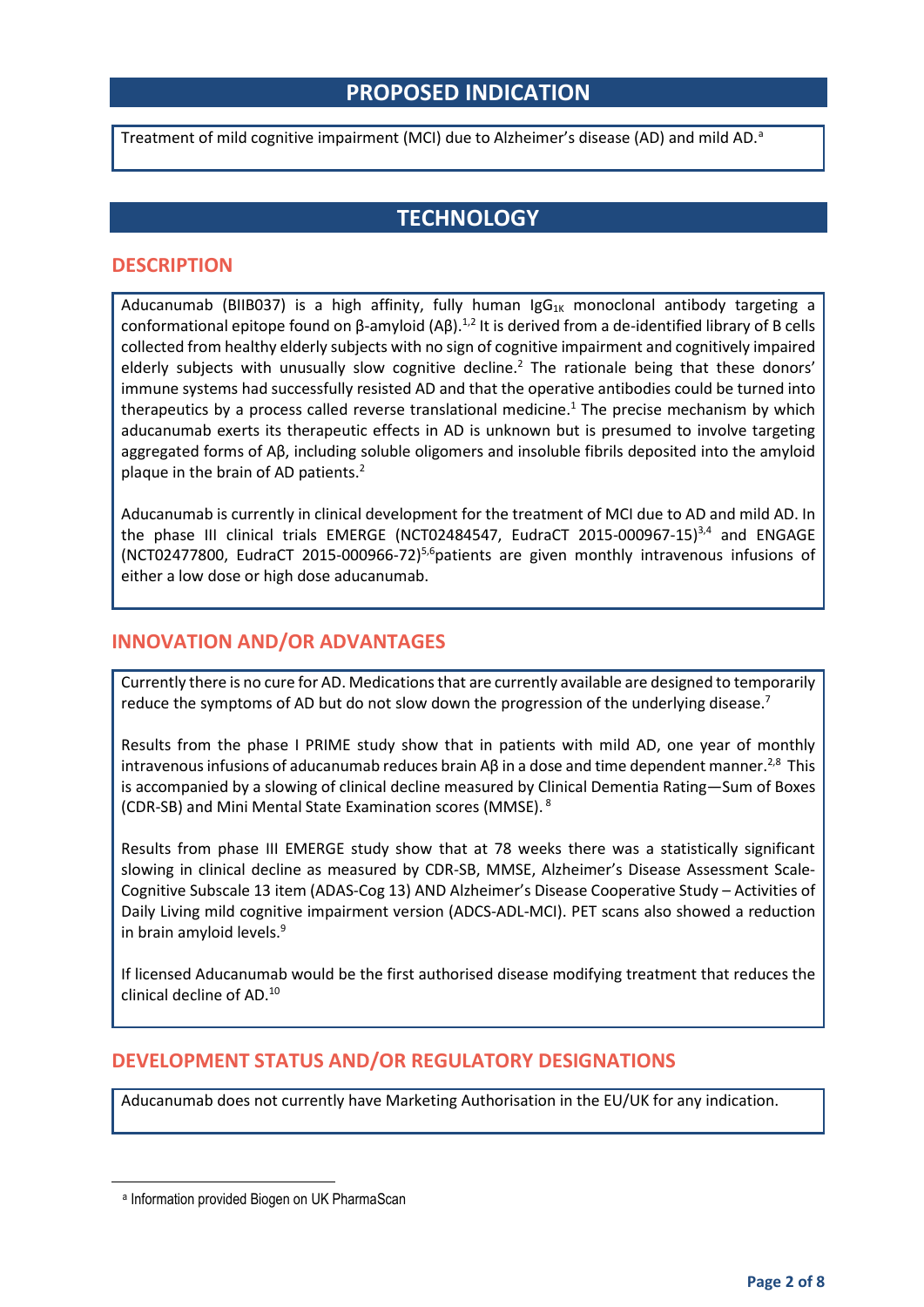Aducanumab was granted a PRIME designation by the EMA in June 2016, however this was withdrawn in 2019 following the discontinuation of the on-going clinical studies.<sup>11</sup>

Aducanumab was given a fast track designation by the FDA in September 2016.<sup>12</sup>

## **PATIENT GROUP**

### **DISEASE BACKGROUND**

Alzheimer's disease (AD) is a neurodegenerative disease and is the most common type of dementia accounting for 60-70% of dementia cases. $^{13}$  It develops gradually over many years and symptoms become more severe. The first sign of AD is usually minor memory problems such as forgetting recent conversations or events and forgetting the names of places or objects.<sup>14</sup> A healthy brain transmits electrical and chemical signals between billions of neurones to send messages between different parts of the brain and from the brain to other parts of the body. AD disrupts communication among neurones, resulting in loss of function and cell death. Initially, AD typically destroys neurons and their connections in parts of the brain involved in memory such as the entorhinal cortex and hippocampus.<sup>15</sup>

The two core pathological hallmarks of AD are amyloid plaques and neurofibrillary tangles. The amyloid cascade hypothesis states that Aβ related toxicity is the primary cause of synaptic dysfunction and subsequent neurodegeneration that underlies the progression characteristics of AD.<sup>8</sup> The plaques interfere with synaptic activity and initiate a series of downstream effects, including formation of neurofibrillary tangles, that cause increasing inter and intra-neuronal dysfunction and ultimately cell death.<sup>16,17</sup> Although it is still unknown exactly what triggers Alzheimer's disease, several factors such as age, family history, down's syndrome, head injuries, cardiovascular disease and having the ε4 form of the APOE gene are known to increase a person's risk of developing the condition.18,19

Mild cognitive impairment (MCI) due to AD refers to the symptomatic pre-dementia phase of AD.<sup>9</sup> The term MCI describes a set of symptoms rather than a specific disease. A person with MCI has mild problems with one or more of the following: memory, reasoning, attention, language, or visual depth perception.19 The changes are serious enough to be noticed by the person affected and to their family members and friends but, unlike dementia, do not significantly affect the individual's ability to carry out everyday activities.<sup>20,21</sup>

#### **CLINICAL NEED AND BURDEN OF DISEASE**

Alzheimer's disease and other dementias are a leading cause of death in the UK.<sup>22</sup> In England and Wales in 2018 there were 541,589 deaths where Dementia was registered as the underlying cause, this equated to 12.8% of all registered deaths.<sup>23</sup> Currently 850,000 people are estimated to be living with dementia in the UK. This is expected to rise to 1,142,677 by 2025.<sup>24</sup> An estimated 60-70% of dementia cases will be AD dementia.<sup>13</sup>

In England, in 2018/19 there were 11,062 finished consultant episodes (FCE) for AD (ICD-10 code: G30), resulting in 4,847 admissions, and 230,953 FCE bed days.<sup>25</sup>

The prevalence of MCI in adults aged over 65 years is 10-20%, risk increases with age and men appear to be at a higher risk than women.<sup>26</sup> However, not all patients with MCI will go on to develop dementia, including Alzheimer's dementia. In research studies carried out in memory clinics, <5-20%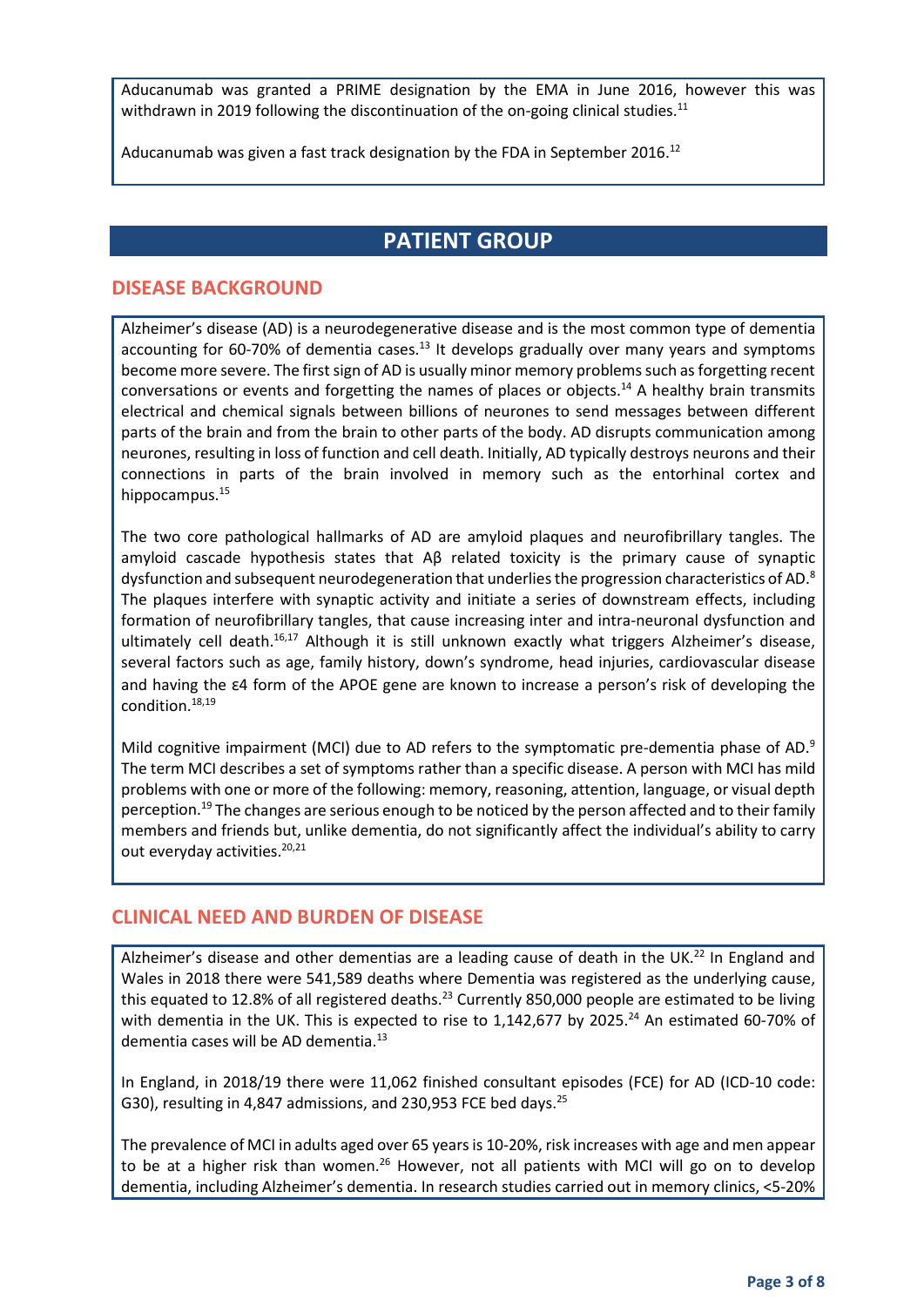of people who had MCI with gradual memory loss went on to develop dementia – usually AD – each year.<sup>19,26</sup> In MCI subjects positive for AD biomarkers, the three-year progression rate to AD-type dementia was 59% compared to only 4% in subjects with no abnormal AD biomarkers.<sup>27</sup>

## **PATIENT TREATMENT PATHWAY**

#### **TREATMENT PATHWAY**

There is currently no therapeutic cure for AD, medications aim to temporarily reduce the symptoms. Treatment may also involves therapies and activities that include cognitive stimulation therapy, cognitive rehabilitation and reminiscence and life story work. Support is also available to help someone with the condition, and their family, cope with everyday life.<sup>28</sup>

Current NICE guidelines provides a range of recommendations including assessment and diagnosis, involving people living with dementia in decisions about their care, interventions to promote cognition, independence and wellbeing, managing non-cognitive symptoms and supporting carers.<sup>29</sup>

### **CURRENT TREATMENT OPTIONS**

Medication available that can temporarily reduce the symptoms of AD:28,29

- Acetylcholinesterase (ACE) inhibitors: donepezil, galantamine and rivastigmine (mild to moderate AD)
- Memantine (moderate or severe AD)

NICE guidelines provide specific conditions under which these treatments options should be used for managing mild, moderate and severe AD.29

#### **PLACE OF TECHNOLOGY**

If licensed, aducanumab will offer a new treatment option for patients with MCI due to AD and mild AD and may potentially be the first treatment option to impact the underlying disease pathology and slow the decline in clinical outcomes.

| <b>Trial</b>        | EMERGE, NCT02484547, EudraCT 2015-000967-15; A Phase 3<br>Multicenter, Randomized, Double-blind, Parallel-Group Study to<br>Evaluate the Efficacy and Safety of Aducanumab (BIIB037) in<br>Subjects with Early Alzheimer's Disease<br><b>Phase III - Terminated</b><br>Locations: 9 EU (not incl UK), USA, Canada and other countries. |
|---------------------|----------------------------------------------------------------------------------------------------------------------------------------------------------------------------------------------------------------------------------------------------------------------------------------------------------------------------------------|
| <b>Trial design</b> | Randomized, parallel assignment, double-blind,<br>placebo-<br>controlled study                                                                                                                                                                                                                                                         |
| Population          | N=1638; aged 50 to 85 years; clinical dementia rating global score<br>of 0.5; objective evidence of cognitive impairment at screening;<br>mini-mental state exam (MMSE) between 24 and 30                                                                                                                                              |
| Intervention(s)     | Low dose or high dose aducanumab (intravenous infusion)                                                                                                                                                                                                                                                                                |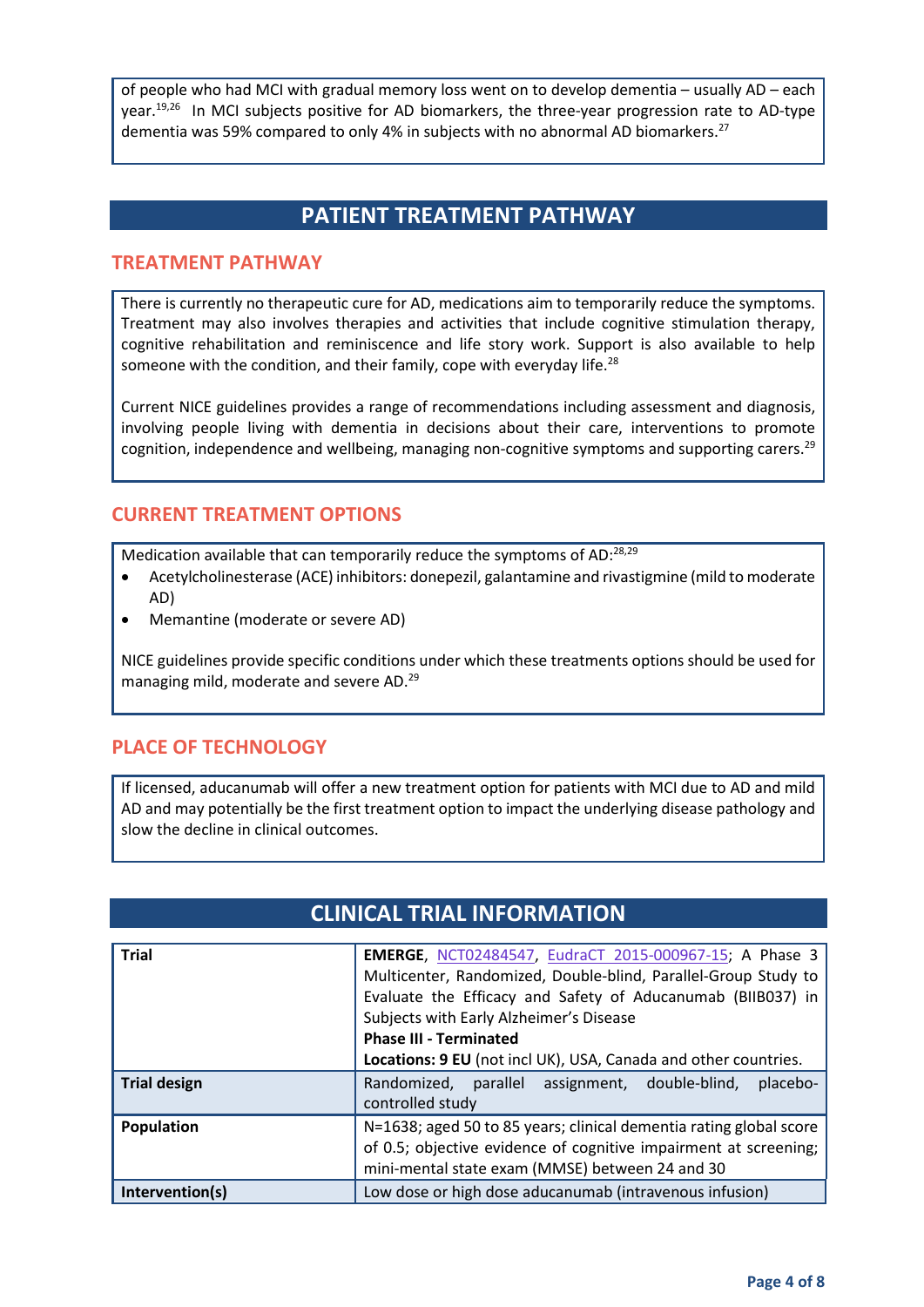| Comparator(s)             | Placebo                                                                                                                                                                                                                                                                                                                                                                                                                                                                                                                                                                                                                                                                                                               |
|---------------------------|-----------------------------------------------------------------------------------------------------------------------------------------------------------------------------------------------------------------------------------------------------------------------------------------------------------------------------------------------------------------------------------------------------------------------------------------------------------------------------------------------------------------------------------------------------------------------------------------------------------------------------------------------------------------------------------------------------------------------|
| Outcome(s)                | Change from baseline in Clinical Dementia Rating Scale Sum of<br>Boxes (CDR-SB) score [Time Frame: Week 78]<br>See trial record for full list of other outcomes                                                                                                                                                                                                                                                                                                                                                                                                                                                                                                                                                       |
| <b>Results (efficacy)</b> | In the high dose group there was a statistically significant<br>reduction in clinical decline as measured by each of these scores:<br>22% reduction in decline as measured by the CDR-SB score, 18%<br>reduction in decline as measured by the MMSE, a 27% reduction<br>in decline as measured by The Alzheimer's Disease Assessment<br>Scale-Cognitive Subscale (ADAS-Cog 13) and a 40% reduction in<br>decline as measured by Alzheimer's Disease Cooperative<br>Study/Activities of Daily Living adapted for MCI patients (ADCS-<br>ADL-MCI) score. PET scans also revealed reduced brain amyloid<br>levels. $30,31$                                                                                               |
| <b>Results (safety)</b>   | Patients with serious adverse events (SAE) was similar across the<br>placebo, low dose and high dose groups; 14.1%, 12.7% and 12.1%<br>respectively. 2.9% of patients permanently discontinued due to<br>adverse events in the placebo group, 7.7% in the low dose group<br>and 8.8% in the high dose group. The most common adverse<br>events in the placebo, low dose and high dose groups were<br>Amyloid-related imaging abnormalities (ARIA)-E (2.2%, 25.7% and<br>34.0%), headache (15.2%, 19.5% and 19.4%), microhaemorrhage<br>(6.9%, 16.2% and 18.6%), nasopharyngitis (16.5%, 12.9% and<br>15.9%), superficial siderosis (2.6%, 9.2% and 13.3%) and fall<br>$(12.4\%, 11.8\%$ and $12.6\%$ ). <sup>31</sup> |

| <b>Trial</b>              | ENGAGE, NCT02477800, EudraCT 2015-000966-72; A Phase 3<br>Multicenter, Randomized, Double-Blind, Placebo-Controlled,<br>Parallel-Group Study to Evaluate the Efficacy and Safety of<br>Aducanumab (BIIB037) in Subjects with Early Alzheimer's Disease<br><b>Phase III - Terminated</b><br>Locations: 8 EU countries (incl UK) USA, Canada and other<br>countries                                                                                                                                  |
|---------------------------|----------------------------------------------------------------------------------------------------------------------------------------------------------------------------------------------------------------------------------------------------------------------------------------------------------------------------------------------------------------------------------------------------------------------------------------------------------------------------------------------------|
| <b>Trial design</b>       | Randomised, parallel assignment, double-blind,<br>placebo-<br>controlled study                                                                                                                                                                                                                                                                                                                                                                                                                     |
| <b>Population</b>         | N=1647; clinical dementia (CDR) global score of 0.5; objective<br>evidence of cognitive impairment at screening; mini-mental state<br>exam (MMSE) between 24 and 30                                                                                                                                                                                                                                                                                                                                |
| Intervention(s)           | Low dose or high dose aducanumab (intravenous infusion)                                                                                                                                                                                                                                                                                                                                                                                                                                            |
| Comparator(s)             | Placebo                                                                                                                                                                                                                                                                                                                                                                                                                                                                                            |
| Outcome(s)                | Change from baseline in CDR-SB score [Time Frame: Week 78]<br>See trial record for full list of other outcomes                                                                                                                                                                                                                                                                                                                                                                                     |
| <b>Results (efficacy)</b> | No obvious benefit of aducanumab over placebo when analysing<br>the final cognitive test datasets from all participants who had<br>completed 78 weeks on trial. <sup>30</sup> In a post hoc analysis, in patients<br>enrolled after a dose-changing amendment permitting all patients<br>to receive 10 mg/kg aducanumab; in patients who had the<br>opportunity to receive 14 doses of 10 mg/kg there was a 27%<br>reduction in clinical decline compared to placebo as measured by<br>$CDR-SB.31$ |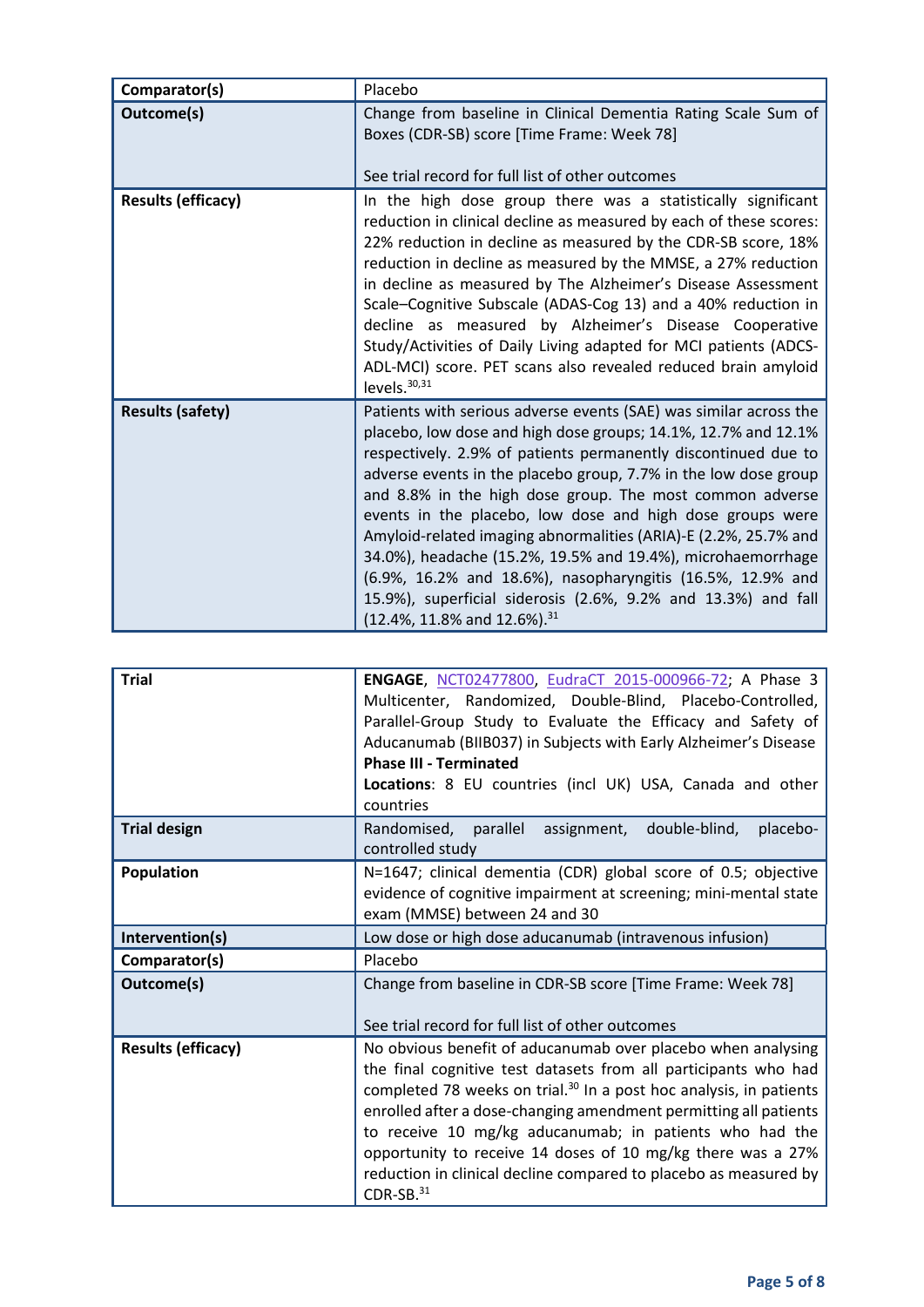| <b>Results (safety)</b> | Patients with serious adverse events was similar across the<br>placebo, low dose and high dose groups; 12.8%, 13.0% and 12.7%<br>respectively. 5.2% of patients discontinued due to adverse events<br>in the placebo group, 8.2% in the low dose group and 11.5% in the<br>high dose group. The most common adverse events in the<br>placebo, low dose and high dose groups were Amyloid-related<br>imaging abnormalities (ARIA)-E (3.0%, 25.4% and 35.5%),<br>headache (15.0%, 17.9% and 20.4%), microhaemorrhage (5.7%,<br>15.5% and 17.6%), nasopharyngitis (12.4%, 11.7% and 11.8%), |
|-------------------------|------------------------------------------------------------------------------------------------------------------------------------------------------------------------------------------------------------------------------------------------------------------------------------------------------------------------------------------------------------------------------------------------------------------------------------------------------------------------------------------------------------------------------------------------------------------------------------------|
|                         | superficial siderosis (1.8%, 8.8% and 15.4%) and fall (10.2%, 14.1%<br>and 14.9%). <sup>31</sup>                                                                                                                                                                                                                                                                                                                                                                                                                                                                                         |

## **ESTIMATED COST**

The estimated cost of aducanumab is not yet known.

## **RELEVANT GUIDANCE**

### **NICE GUIDANCE**

- NICE technology appraisal guidance. Donepezil, galantamine, rivastigmine and memantine for the treatment of Alzheimer's disease (TA217). March 2011.
- NICE guideline. Dementia: assessment, management and support for people living with dementia and their carers (NG97). June 2018.
- NICE guideline. Dementia, disability and frailty in later life mid-life approaches to delay or prevent onset (NG16). October 2015.
- NICE quality standard. Dementia (QS184). June 2019.

## **NHS ENGLAND (POLICY/COMMISSIONING) GUIDANCE**

• NHS England. 2013/14 NHS Standard Contract for Neurosciences: Specialised Neurology (Adult). D04/S/a.

#### **OTHER GUIDANCE**

- American Academy of Neurology. Practical guideline update: Mild cognitive impairment. 2017.
- British Columbia Medical Journal. Cognitive Impairment Guideline. 2015.
- European Journal of Neurology. EFNS guidelines for the diagnosis and management of Alzheimer's disease. 2010.<sup>32</sup>
- National Institute on Aging-Alzheimer's Association workgroups on diagnostic guidelines for Alzheimer's disease
- International Working Group (IWG-2) Diagnostic Criteria for Alzheimer's Disease

## **ADDITIONAL INFORMATION**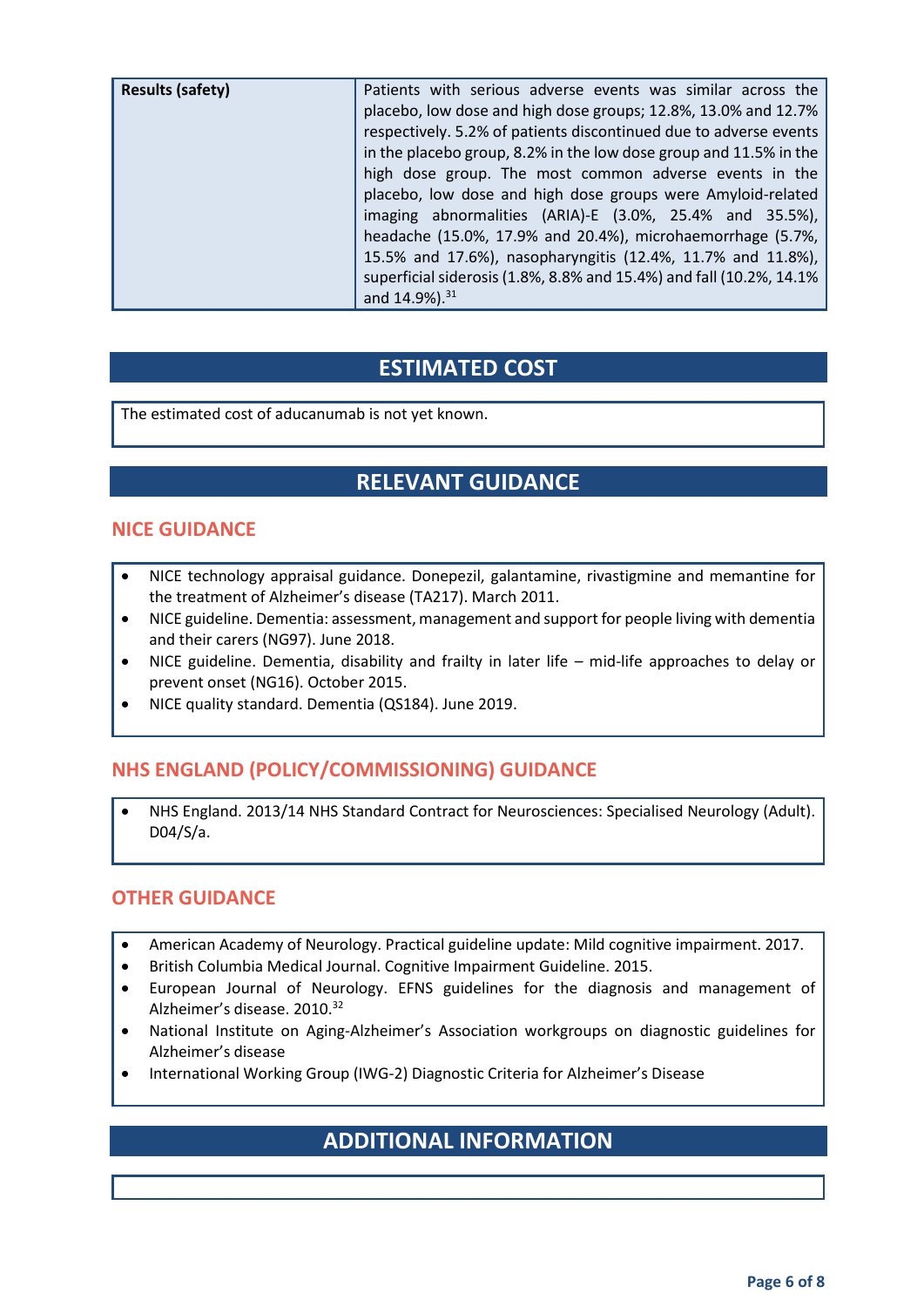|              | <b>REFERENCES</b>                                                                                                                                                                                                                                                                                                                                                                                           |
|--------------|-------------------------------------------------------------------------------------------------------------------------------------------------------------------------------------------------------------------------------------------------------------------------------------------------------------------------------------------------------------------------------------------------------------|
| $\mathbf{1}$ | ALZFORUM. Adacanumab. 2020. Available from: https://www.alzforum.org/therapeutics/aducanumab<br>[Accessed 18 February 2020].                                                                                                                                                                                                                                                                                |
| 2            | Creative Biolabs. Aducanumab Overview. 2020. Available from:<br>https://www.creativebiolabs.net/aducanumab-overview.htm [Accessed 17 February 2020].                                                                                                                                                                                                                                                        |
| 3            | Clinicaltrials.gov. 221AD302 Phase 3 Study of Aducanumab (BIIB037) in Early Alzheimer's Disease. Trial                                                                                                                                                                                                                                                                                                      |
|              | ID: Status: Terminated. Available from: https://ClinicalTrials.gov/show/NCT02484547 [Accessed 20<br>February 2020].                                                                                                                                                                                                                                                                                         |
| 4            | EU Clinical Trials Register. A Phase 3 Multicenter, Randomized, Double-Blind, Placebo-Controlled,<br>Parallel-Group Study to Evaluate the Efficacy and Safety of Aducanumab (BIIB037) in Subjects with Early<br>Alzheimer's Disease. Trial ID: 2015-000967-15. 2015. Status: Completed. Available from:                                                                                                     |
| 5            | https://www.clinicaltrialsregister.eu/ctr-search/trial/2015-000967-15/DE/ [Accessed 20 February 2020].<br>Clinicaltrials.gov. 221AD301 Phase 3 Study of Aducanumab (BIIB037) in Early Alzheimer's Disease. Trial<br>ID: Status: Terminated. Available from: https://ClinicalTrials.gov/show/NCT02477800 [Accessed 20                                                                                        |
|              | February 2020].                                                                                                                                                                                                                                                                                                                                                                                             |
| 6            | EU Clinical Trials Register. A Phase 3 Multicenter, Randomized, Double-Blind, Placebo-Controlled,<br>Parallel-Group Study to Evaluate the Efficacy and Safety of Aducanumab (BIIB037) in Subjects with Early<br>Alzheimer's Disease. Trial ID: 2015-000966-72. 2016. Status: Completed. Available from:<br>https://www.clinicaltrialsregister.eu/ctr-search/trial/2015-000966-72/GB/ [Accessed 20/02/2020]. |
| 7            | Alzheimer's Society. Drug treatments For Alzheimer's disease. 2020. Available from:                                                                                                                                                                                                                                                                                                                         |
|              | https://www.alzheimers.org.uk/about-dementia/treatments/drugs/drug-treatments-alzheimers-                                                                                                                                                                                                                                                                                                                   |
|              | disease [Accessed 18 February 2020].                                                                                                                                                                                                                                                                                                                                                                        |
| 8            | Sevigny J, Chiao P, Bussière T, Weinreb PH, Williams L, Maier M, et al. The antibody aducanumab                                                                                                                                                                                                                                                                                                             |
|              | reduces Aβ plaques in Alzheimer's disease. Nature. 2016 2016/09/01;537(7618):50-6. Available from:                                                                                                                                                                                                                                                                                                          |
| 9            | https://doi.org/10.1038/nature19323                                                                                                                                                                                                                                                                                                                                                                         |
|              | Albert MS, DeKosky ST, Dickson D, Dubois B, Feldman HH, Fox NC, et al. The diagnosis of mild cognitive<br>impairment due to Alzheimer's disease: recommendations from the National Institute on Aging-                                                                                                                                                                                                      |
|              | Alzheimer's Association workgroups on diagnostic guidelines for Alzheimer's disease. Alzheimer's &                                                                                                                                                                                                                                                                                                          |
|              | dementia : the journal of the Alzheimer's Association. 2011;7(3):270-9. Available from:                                                                                                                                                                                                                                                                                                                     |
|              | https://doi.org/10.1016/j.jalz.2011.03.008                                                                                                                                                                                                                                                                                                                                                                  |
| 10           | Biogen. Biogen plans regulatory filing for aducanumab in alzheimers disease based on new analysis of<br>larger dataset from phase 3 studies. 2019. Available from: https://investors.biogen.com/news-                                                                                                                                                                                                       |
|              | releases/news-release-details/biogen-plans-regulatory-filing-aducanumab-alzheimers-disease                                                                                                                                                                                                                                                                                                                  |
|              | [Accessed 18 February 2020].                                                                                                                                                                                                                                                                                                                                                                                |
| 11           | Biogen. Biogen's investigational Alzheimers disease treatment aducanumab accepted into european<br>medicines agancy prime program. 2016. Available from: https://investors.biogen.com/news-<br>releases/news-release-details/biogens-investigational-alzheimers-disease-treatment-0 [Accessed 18                                                                                                            |
|              | February 2020].                                                                                                                                                                                                                                                                                                                                                                                             |
| 12           | Biogen. Biogens investigational Alzheimers disease treatment aducanumab granted FDA fast track                                                                                                                                                                                                                                                                                                              |
|              | designation. 2020. Available from: https://investors.biogen.com/news-releases/news-release-                                                                                                                                                                                                                                                                                                                 |
|              | details/biogens-investigational-alzheimers-disease-treatment-aducanumab [Accessed 18 February<br>2020].                                                                                                                                                                                                                                                                                                     |
| 13           | EU Joint Programme - Neurodegenerative Disease Research. What is a neurodegenerative disease.                                                                                                                                                                                                                                                                                                               |
| 14           | 2020. Available from: https://www.neurodegenerationresearch.eu/what/ [Accessed 24 February 2020].<br>National Health Service (NHS). Alzheimer's disease: Overview. 2018. Available from:                                                                                                                                                                                                                    |
|              | https://www.nhs.uk/conditions/alzheimers-disease/ [Accessed 12 February 2020].                                                                                                                                                                                                                                                                                                                              |
| 15           | National Institute on Aging. What happens to the Brain in Alzheimers Disease? 2017. Available from:<br>https://www.nia.nih.gov/health/what-happens-brain-alzheimers-disease [Accessed 12 February 2020].                                                                                                                                                                                                    |
| 16           | Cleveland Clinic. Alzheimer's Disease. 2017. Available from:                                                                                                                                                                                                                                                                                                                                                |
|              | http://www.clevelandclinicmeded.com/medicalpubs/diseasemanagement/neurology/alzheimers-<br>disease/ [Accessed 12 February 2020].                                                                                                                                                                                                                                                                            |
| 17           | Barage SH, Sonawane KD. Amyloid cascade hypothesis: Pathogenesis and therapeutic strategies in                                                                                                                                                                                                                                                                                                              |
|              | Alzheimer's disease. Neuropeptides. 2015 2015/08/01/;52:1-18. Available from:                                                                                                                                                                                                                                                                                                                               |
|              | https://doi.org/https://doi.org/10.1016/j.npep.2015.06.008                                                                                                                                                                                                                                                                                                                                                  |
|              |                                                                                                                                                                                                                                                                                                                                                                                                             |